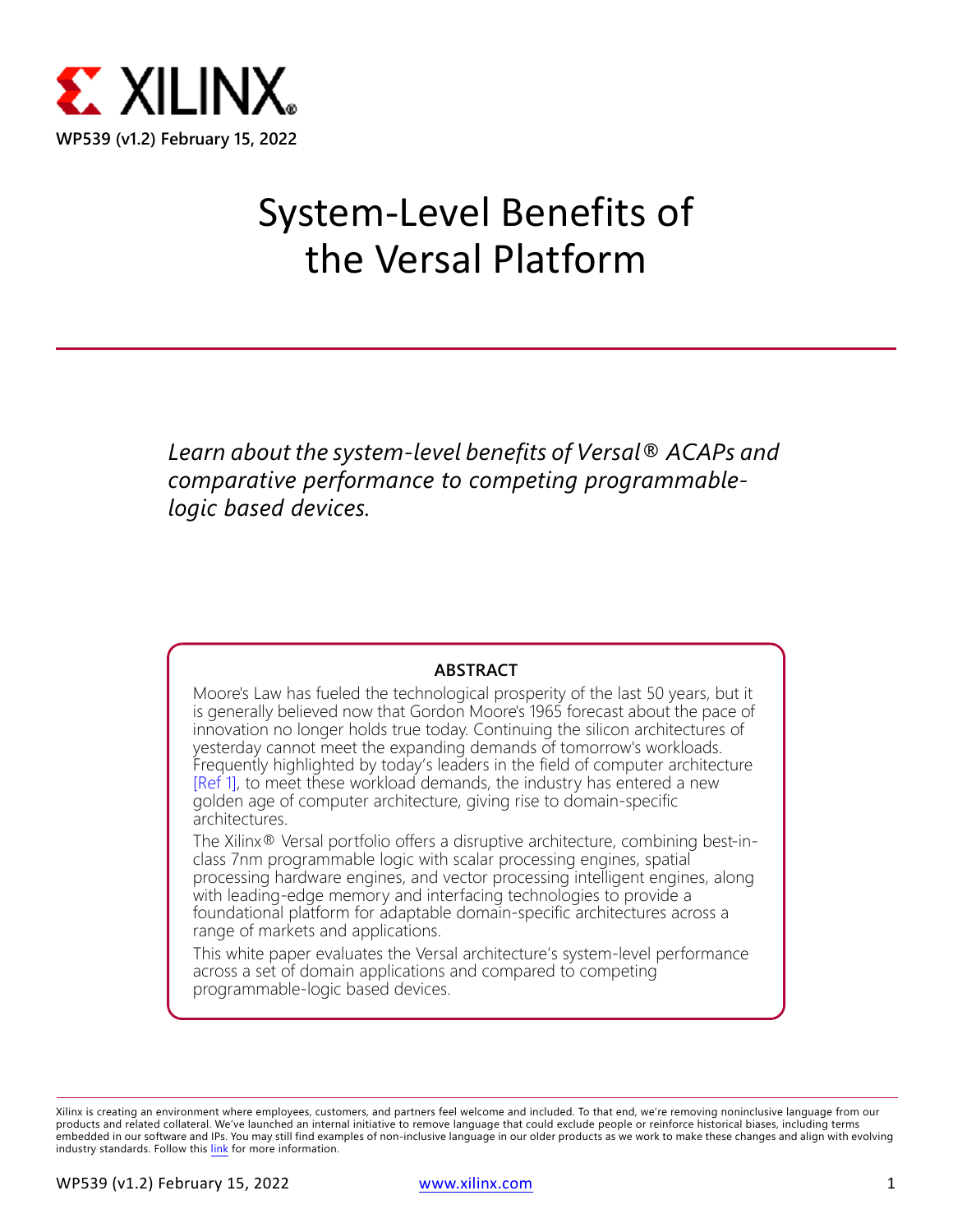## **Introduction**

Over the past several years, the computing industry has witnessed a massive explosion of data and a surge of machine learning (ML) and AI applications. The result is an ever-increasing need for higher throughput and real-time computing capabilities, while also retaining adaptability to keep up with evolving workload requirements and changing protocols. See [Figure 1.](#page-1-0)

<span id="page-1-0"></span>

*Figure 1:* **Device Type Comparison**

Versal ACAPs are ready to shape the products of tomorrow in a broad range of markets and applications: data center networking, storage and compute acceleration, AI acceleration from edge to cloud, 5G wireless, wired applications, autonomous driving, and Aerospace & Defense markets, as well as many others.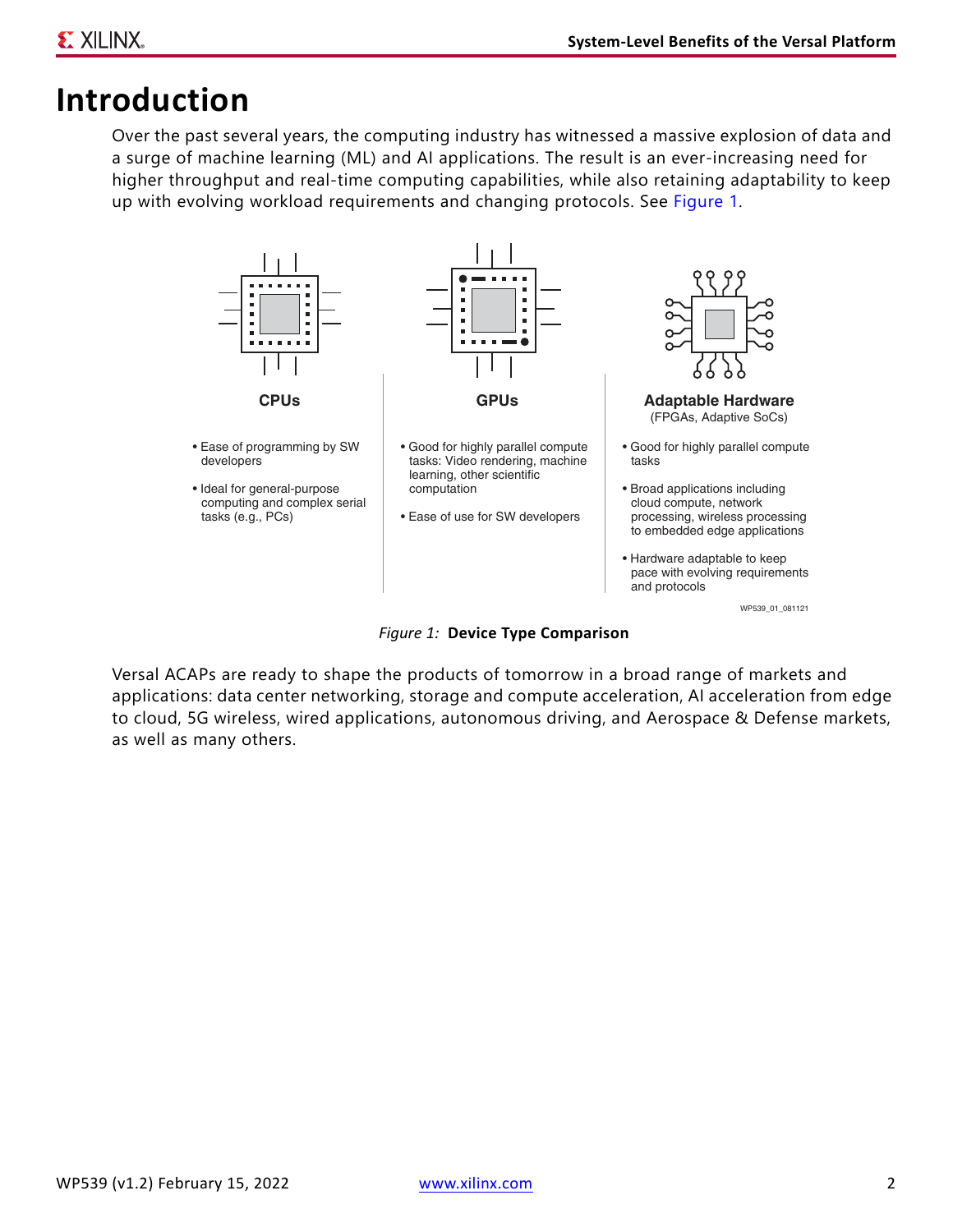### **System-Level Performance**

The Versal architecture is not a traditional FPGA architecture. Since its inception, the drive has been to provide much higher system-level gains than incremental fabric Quality of Results (QoR) performance. Specifically, Xilinx aimed for up to 5X system-level performance over previousgeneration and alternative programmable-logic-based architectures. The Versal architecture delivers this by hardening foundational IP such as AI Engines, programmable network on chip (NoC), 100G Ethernet MRMAC, 600G Ethernet DCMAC, 400G High-Speed Crypto Engines, 600G Interlaken, and hardened memory controllers.

### **Major Challenges**

The Versal architecture addresses three major challenges:

- System-level performance per watt
- Energy-efficient compute and data movement functions
- Metal scaling limitations in programmable logic

Improved system-level value is more than just delivering simple, raw performance. Comparing performance without consideration of power is examining only half of the issue. Power impacts overall system cost, both in increased operating costs and increased costs for advanced cooling. For example, Google says that system total dissipated power (TDP) is correlated with total cost of ownership (TCO) with an  $R^2$  of 0.78 [\[Ref 2\]](#page-12-1).

While traditional programmable logic can provide a tremendous amount of flexibility, that flexibility comes at a cost. A function implemented in hardened gates can be 10X more power efficient than a soft implementation on programmable logic. For example, the ASIC hardening of foundational compute and data movement functions, such as PCIe® DMA to CPU host, vectorvector and matrix-matrix operations, memory access and data movement, high-speed protocol engines, and encryption, frees up more programmable logic and platform resources to developers to innovate industry-changing, adaptable, domain-specific architectures.

Metal scaling limitations have also been addressed in the Versal architecture. While transistor delays continue to improve, metal scaling has become a major challenge, which is made worse in FPGAs because they generally have more metal interconnect and are more heavily loaded than ASICs.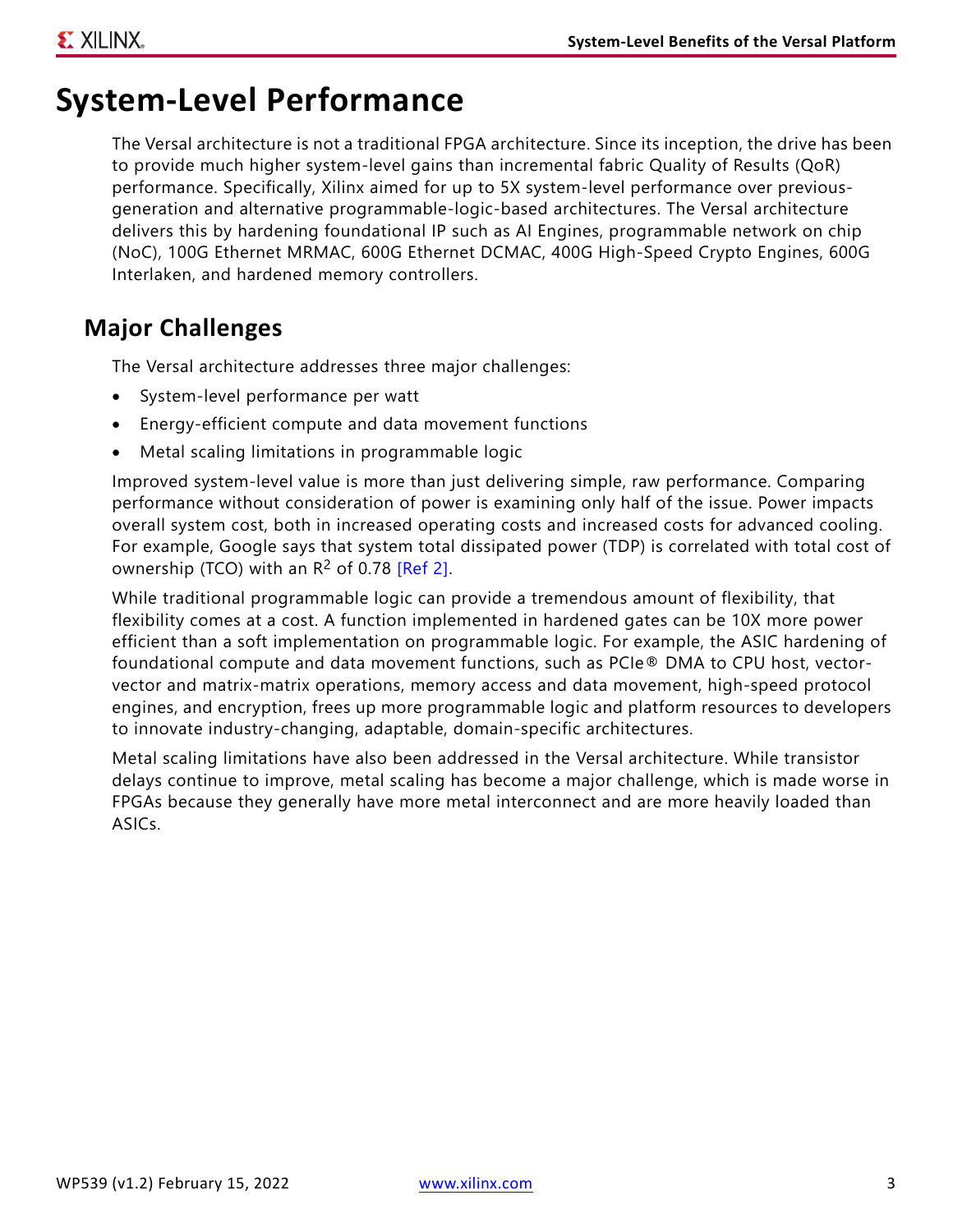<span id="page-3-1"></span>The chart in [Figure 2](#page-3-1) shows this trend. Plotted on the chart are normalized transistor and metal delays for the same quad routing resource on 28nm that are then scaled to 20nm, 16nm, 10nm, and 7nm. While transistor delays are continuing to decrease at a modest rate, metal delays increase nearly quadratically [\[Ref 3\].](#page-12-2) This trend is partially mitigated in the 7nm Versal ACAP fabric because Xilinx added metal layers to get thicker, less resistive metal tracks. Another way Xilinx addresses this is by delivering more ASIC hard blocks, which stand to provide much more in performance gains as compared to metal-dominated programmable logic.



WP539\_02\_082621 Assumes the same routing resource scaled to different nodes. Theoretical performance does not represent any actual fabric performance.

*Figure 2:* **Limitations of Process Scaling Only**

<span id="page-3-0"></span>Historically, FPGAs have been benchmarked based solely on fabric QoR. And partially due to these challenges around metal delays, today's programmable logic fabric performance is similar to previous generations. As an example, [Figure 3](#page-3-0) shows the Geomean  $F_{MAX}$  performance across a collection of 24 RTL designs, comparing the fabric performance of Xilinx's previous-generation Virtex® UltraScale+™ FPGAs to Intel's Agilex devices.



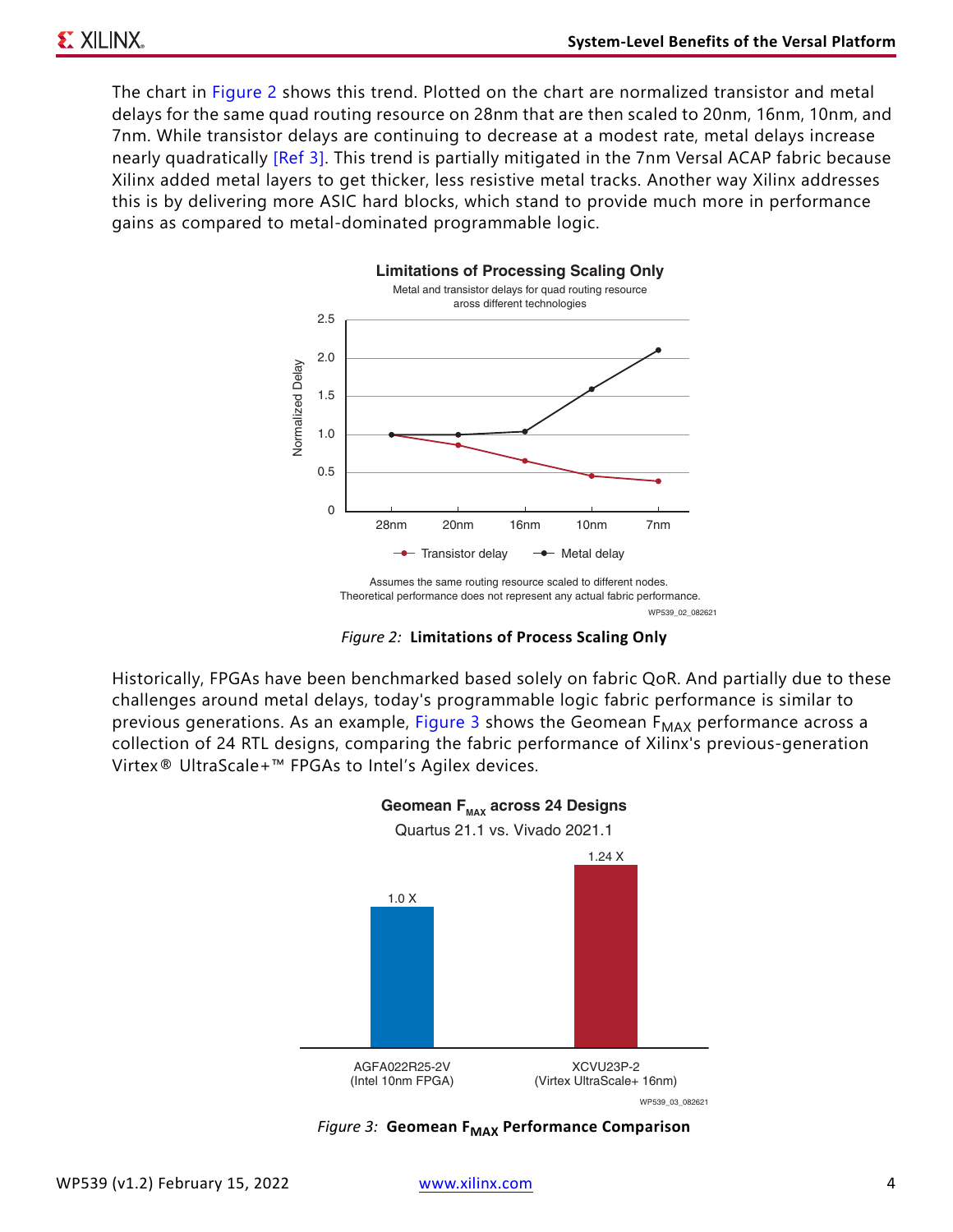## <span id="page-4-1"></span>**Vivado, Vitis, and Vitis AI for a Software Programmable Architecture**

Versal's heterogeneous processing architecture enables developers to target workloads to the right types of processors to allow for optimal performance. To realize Versal system-level value, a set of tools and workflows are required.

Xilinx provides software development platforms to support this. Vitis and Vitis AI are specialized development platforms that remove the traditional barriers for software developers while Vivado ML offers a traditional flow for hardware developers.

Developing for Versal ACAP requires a system design methodology. In an initial phase, the system architect makes key decisions about the application architecture by determining which software functions should be mapped to device kernels, how much parallelism is needed, and how it should be delivered.

Choosing the right mapping for the application tasks allows users to create the ideal balance of bandwidth, throughput, and latency – maximizing system-level performance by mapping each task to the hardware that can most efficiently execute it. For example, complex algorithms and control are a good fit for scalar processing while irregular data structures requiring low and predictable latency are mapped onto the adaptable hardware. Then heavy regular computational tasks can be coded onto the vector SIMD processing units with native support for floating-point and complex numbers arithmetic. The transport of data between these functional blocks is facilitated via a dedicated routing backbone. See [Figure 4](#page-4-0).

<span id="page-4-0"></span>

WP539\_11\_011922

*Figure 4:* **Hardware Engines for Application Tasks**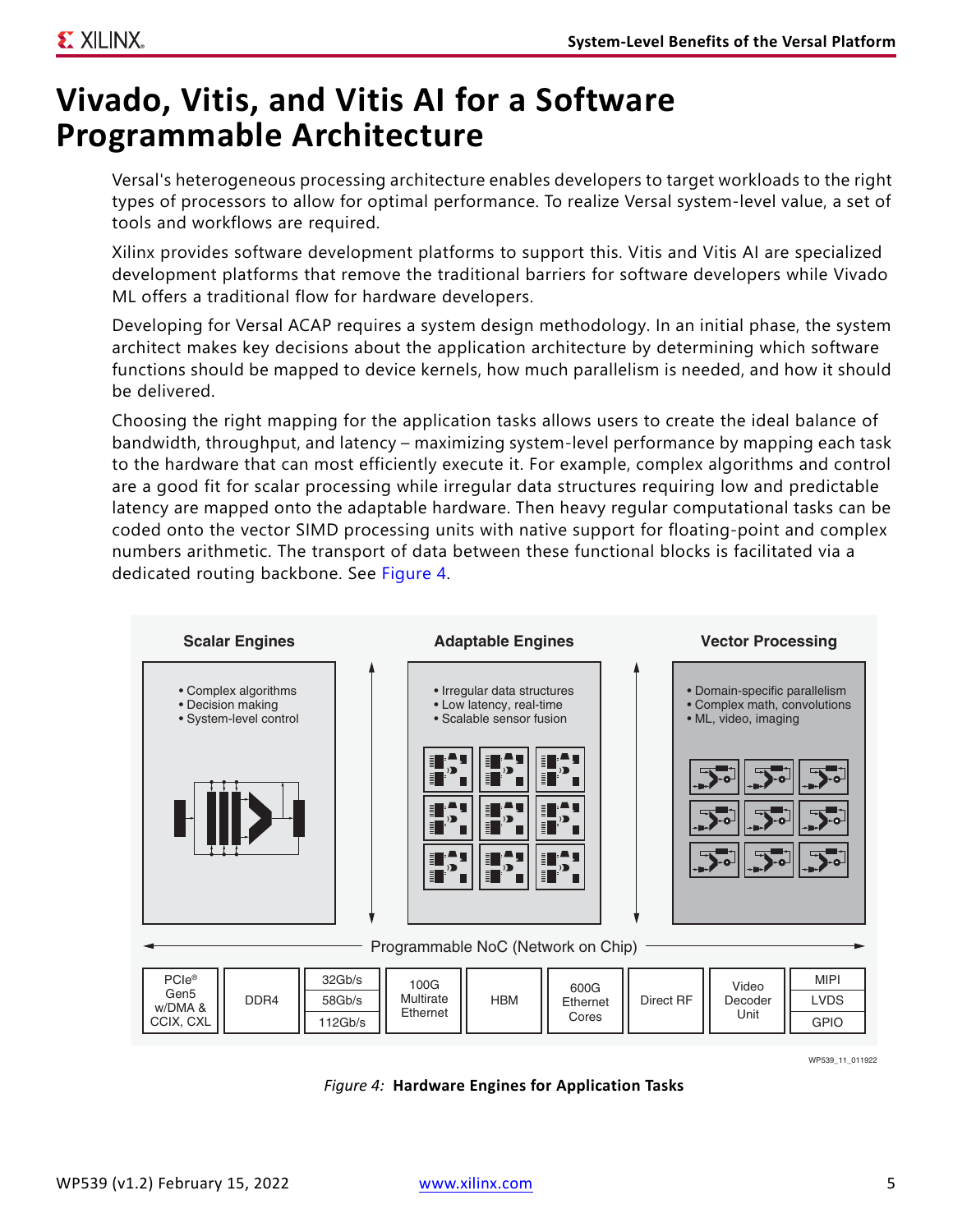Depending on these choices, the development tasks are assigned to different developers who can code and tweak the kernels concurrently. This effort primarily involves structuring C++ source code and applying the adequate compiler options and directives to create the effective implementation that meets the performance target. The kernel code can then also reuse one or several of the ~1,000 Vitis open source library functions that are available for either the adaptable hardware or the AI Engine accelerators.

All along, developers at different levels are able to work in design environments familiar to them – maximizing productivity. Emulation is also available at all these phases of development. In the final steps, the Vitis flow validates, links, and packages the kernels with the underlying platform. The NoC routing backbone transports data to and from some of these kernels as well as external memories via dedicated controllers.

### **AI and Video Analytics Developers**

In addition to Vitis, Xilinx offers the Vitis™ AI development and Vitis Video Analytics SDKs. These kits are designed with high efficiency and ease-of-use in mind, unleashing the full potential of AI acceleration and turning computer vision into powerful insights for the datacenter or at the edge.

An acceleration card such as the Xilinx VCK5000 delivers outstanding compute power and ML perf inference performance using AI Engines, with standardized development flows. With Vitis AI, designers can run Tensorflow, PyTorch, Caffe models using Python or C++ APIs in minutes without any prior hardware knowledge.

### **Versal ACAPs vs. Competing FPGA**

The following sections describe the system-level performance across a set of domain applications delivered by the Versal architecture, and compare it to competing programmable-logic based devices.

### **CNN-based Image Detection**

Applied ML techniques have now become pervasive across a wide range of application domains. In fact, it will soon be difficult to find an industry that is not transformed by machine learning. One area of applied ML that has seen tremendous growth is in the field of vision and video processing. Video content on the Internet has grown rapidly over the past few years, and the need for improved methods of sorting and classifying imagery has grown commensurately.

One of the cornerstones of the Versal architecture is AI Engine technology. To keep up with 5G wireless and ML workload signal processing requirements, the Versal architecture needed to focus on how to deliver scaling compute functionality. While fabric-based DSP offers very flexible finegrain programmability, the bit-level interconnect and programmability adds overhead that limits the scaling of compute density.

AI Engine technology is a 2D array of VLIW vector-vector, matrix-matrix compute engines, with a word-level programmable interconnect. AI Engine delivers much greater compute density while retaining Xilinx's heritage in data flow, deterministic, and high-compute efficiency processing. Below is a chart comparing the compute density progression from previous-generation DSP to AI Engines (AIE) and AIE-ML Engines. As shown, AI Engines enable Xilinx devices to deliver order-of-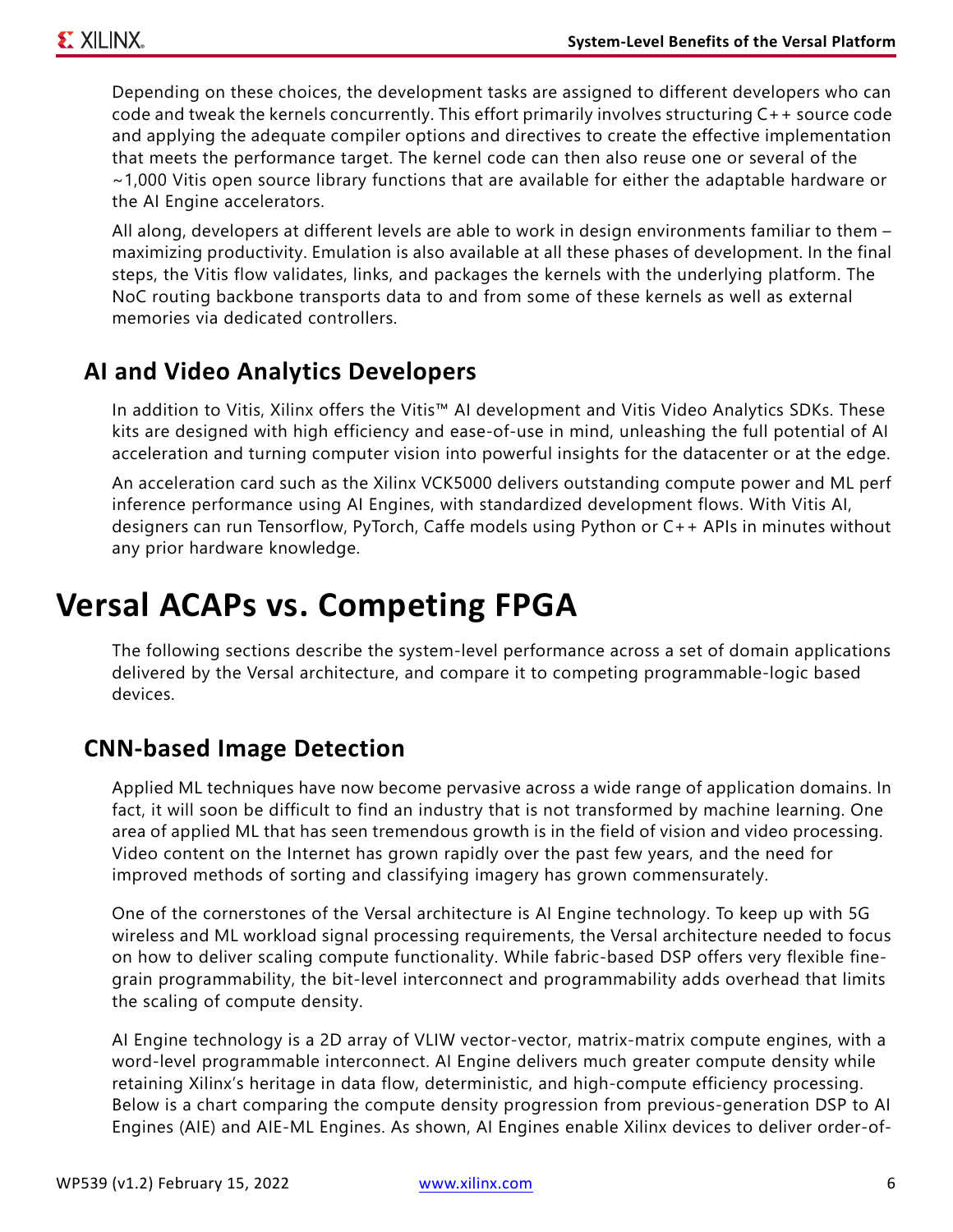<span id="page-6-0"></span>magnitude increases in compute, which is fundamental in applications like 5G wireless and applied ML. See [Figure 5](#page-6-0).



*Figure 5:* **Versal ACAP: Order of Magnitude Increase in Compute**

For more on AI Engines, refer to the Xilinx AI Engines and Applications white paper [\[Ref 4\]](#page-12-3). Showcasing the inference throughput performance on Versal ACAPs, Xilinx submitted results in the ML Perf Data Center Inference v1.0, showing industry-leading performance among hardware-programmable platforms for the ResNet50 v1.5 image detection benchmark on the VC1902, Xilinx's first Versal AI Core series device on the Xilinx VCK5000 development card for AI Inference.

<span id="page-6-1"></span>[Figure 6](#page-6-1) shows a comparison of measured results (VCK5000) on Versal devices, with projected performance of competing programmable devices from Intel and the Versal AI Edge VE2802 device. Versal architectural features (AIE, NoC, and CPM(1)) drive a 2.7X–8.2X better performance per watt vs. Intel's 10nm FPGA device.



#### **2.7X–8.2X Performance / Watt**

*Figure 6:* **Versal ACAP Delivers 2.7X Performance per Watt**

For more on the Versal AI Edge series, the VE2802 ACAP, and AIE-ML, go to Xilinx's website: <https://www.xilinx.com/products/silicon-devices/acap/versal-ai-edge.html>

<sup>1.</sup> CPM is an integrated block for PCIe® with DMA and Cache Coherent Interconnect designs.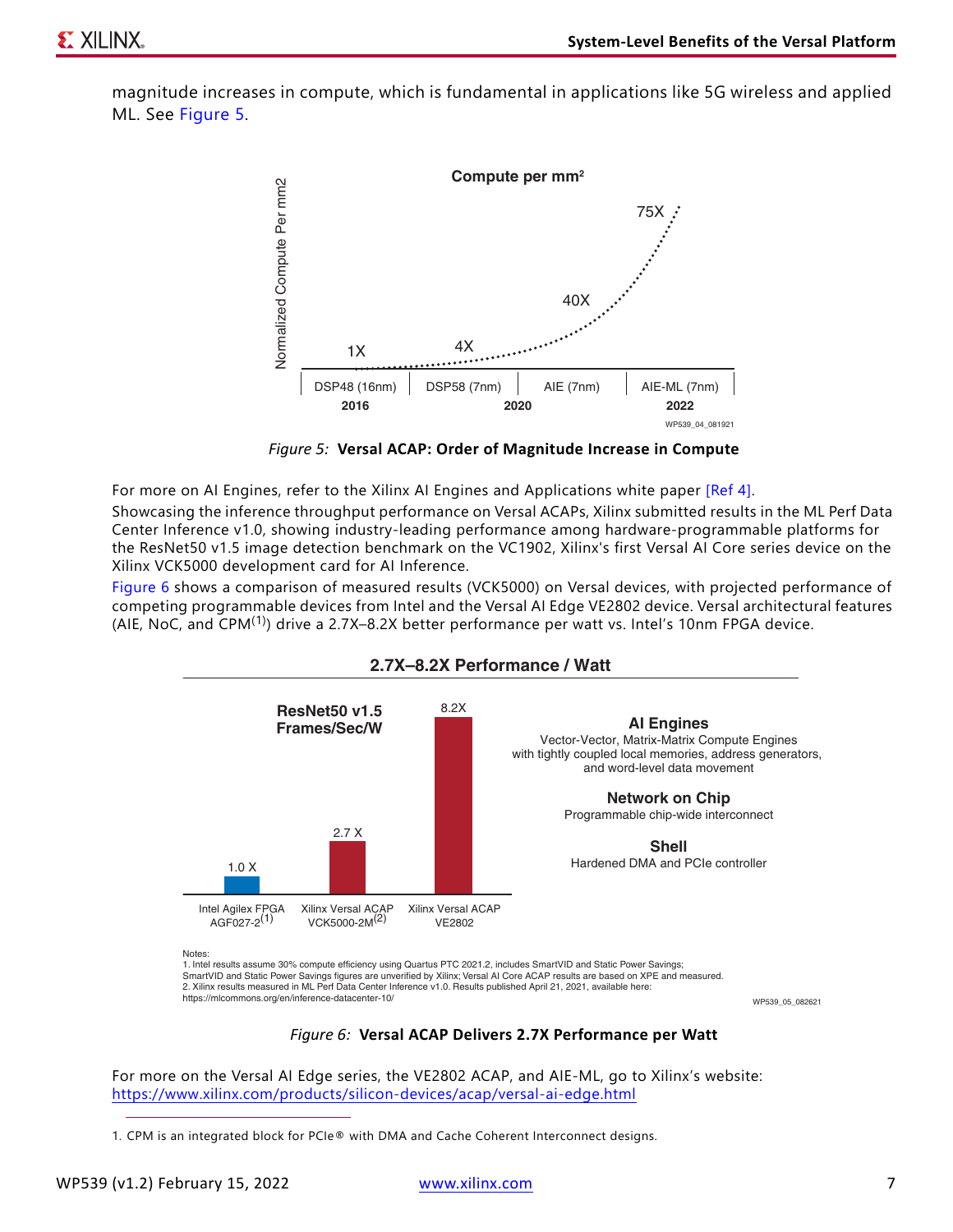### **5G Wireless Beamforming**

Massive MIMO radio is the leading form factor for 5G commercial deployments across the globe. The physical and higher layer procedures and control signaling is defined in 5G New Radio (5G NR) to support beamforming. Massive MIMO radio uses 32 or 64 antenna elements to form beams steered towards one or multiple users while using the same spectral resources in time and frequency to significantly increase the cell capacity while reducing intra-cell and inter-cell interference.

A typical radio configuration for a 64-antenna 200MHz system, e.g., beamforming device in radio, needs to perform more than 1.5 TMAC operations per second for downlink. Additional compute is needed to perform beamforming in the uplink direction.

The Versal architecture provides adaptive compute flexibility and performance to meet the challenging and evolving 5G NR design requirements. Specifically, the Versal AI Engine technology increases desired compute density while reducing power when compared to the traditional FPGA fabric, comprising multipliers, memory, and interconnect [\[Ref 5\]](#page-12-4).

[Figure 7](#page-7-0) shows a comparison of projected results for a wireless 5G application on a Versal AI Core VC1902 production ACAP [\[Ref 6\]](#page-12-5), compared with the projected performance of competing programmable devices from Intel, which lack the hardened features needed to improve energy efficiency. Versal architectural features (NoC, AIE, and CPM) drive 2.14X better performance per watt vs. Intel 10nm FPGA designs.<sup>(1)</sup>

<span id="page-7-0"></span>

*Figure 7:* **Versal ACAP Delivers 2.14X Performance per Watt on Wireless 5G Beamformer Application[1](#page-7-1)**

<span id="page-7-1"></span><sup>1.</sup> Intel results based on Quartus PTC 21.2 power estimation, assuming 75% 18x19 multiplier utilization, includes SmartVID and Static Power Savings; SmartVID and Static Power Savings figures are unverified by Xilinx; Xilinx power estimated in XPE 2020.3, Worst Case, Max Process, assuming similar compute efficiency.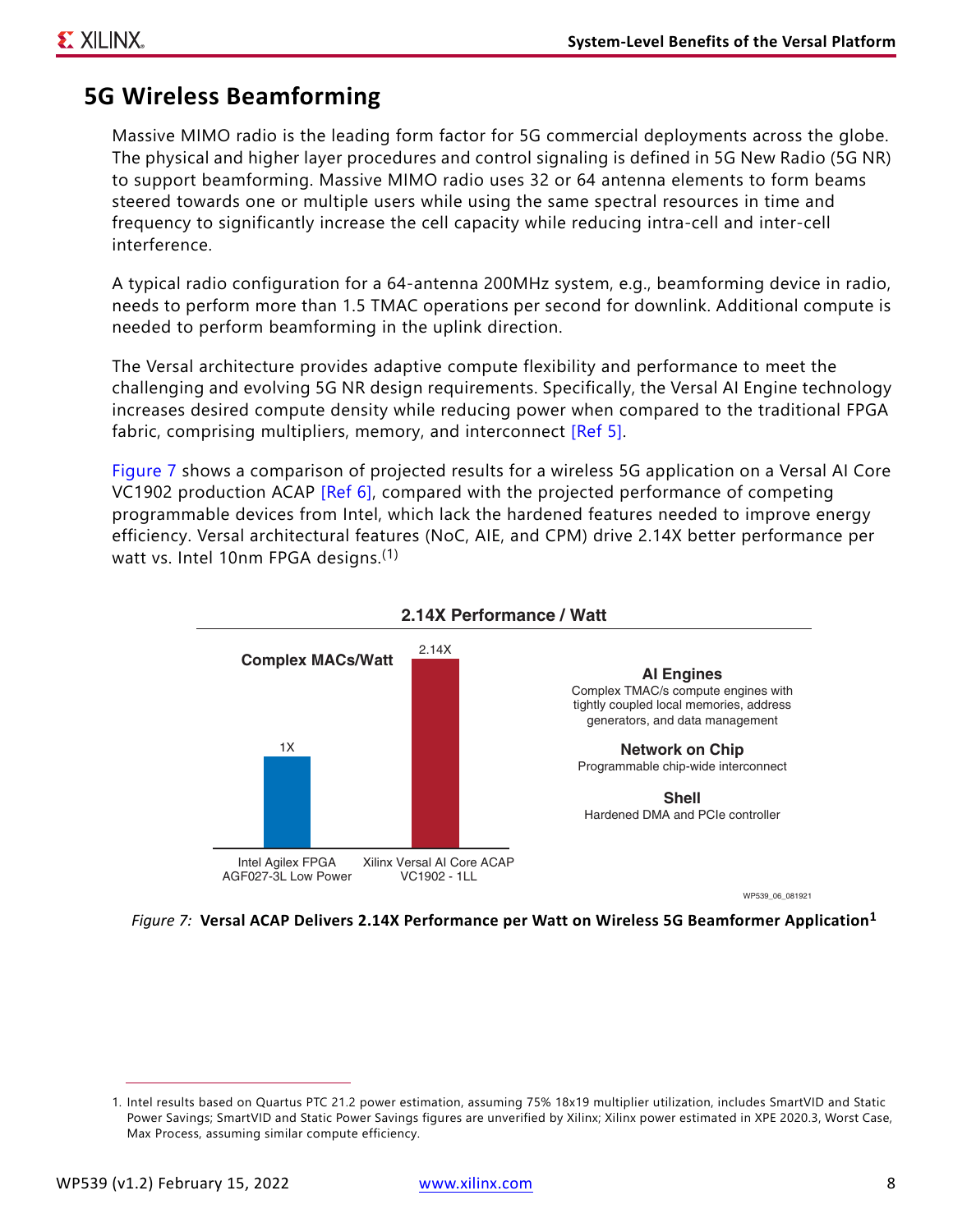### **Network Acceleration**

In cloud provider and enterprise data centers, there is a growing need to offload a broad range of critical applications from CPUs, specifically around the area of network acceleration. A new class of hardware accelerators has emerged in the market to help offload CPU-intensive application processing.

Xilinx network accelerators revolutionize the effective use of the CPU by offloading computationally expensive network processes (e.g., IPsec and NVMeoF), while also providing composable and extensible data plane programmability. The Versal architecture stands to benefit network accelerator applications by adding many fundamental functions such as hard IP, while allowing for custom data plane processing.

These features include:

- Host PCIe interface and DMA
- 400Gb full-duplex High-Speed Crypto Engines
- Programmable NoC for on-chip data movement and hardened memory controllers
- 100GbE and 400/600GbE MACs
- Arm® Cortex®-A72 application APUs and Cortex-R5F real-time RPU cores
- Best-in-class transceiver technology

These key hard IP features save power, reduce footprint, and open up more device resources for other functions, such as in-line ML or custom packet processing functions.

<span id="page-8-0"></span>[Figure 8](#page-8-0) shows a comparison of estimated power consumption of a network accelerator application on a Versal device with projected performance on competing programmable devices. Versal architectural features help drive a 16W power headroom in a 75W PCIe form factor when compared with a competing Intel 10nm  $FPGA^{(1)}$ , which exceeds the PCIe card power budget.



#### **Device Power Consumption in 75W HHHL PCIe Form Factor**

WP539\_07\_121421

#### *Figure 8:* **Versal ACAP Provides over 16W of Additional Headroom vs. the Competing Device for a Network Acceleration Application[1](#page-8-1)**

<span id="page-8-1"></span><sup>1.</sup> Network Accelerator Design: 540k LUTs, PCIe Gen4x16, 2x 100GbE MAC, 2x DDR4 Interfaces, NoC enabled, Xilinx power estimated in 2020.3 XPE, Worst Case, Max Process. Intel power estimated with 21.2 Quartus PTC, includes SmartVID and Static Power Savings; SmartVID and Static Power Savings figures are unverified by Xilinx.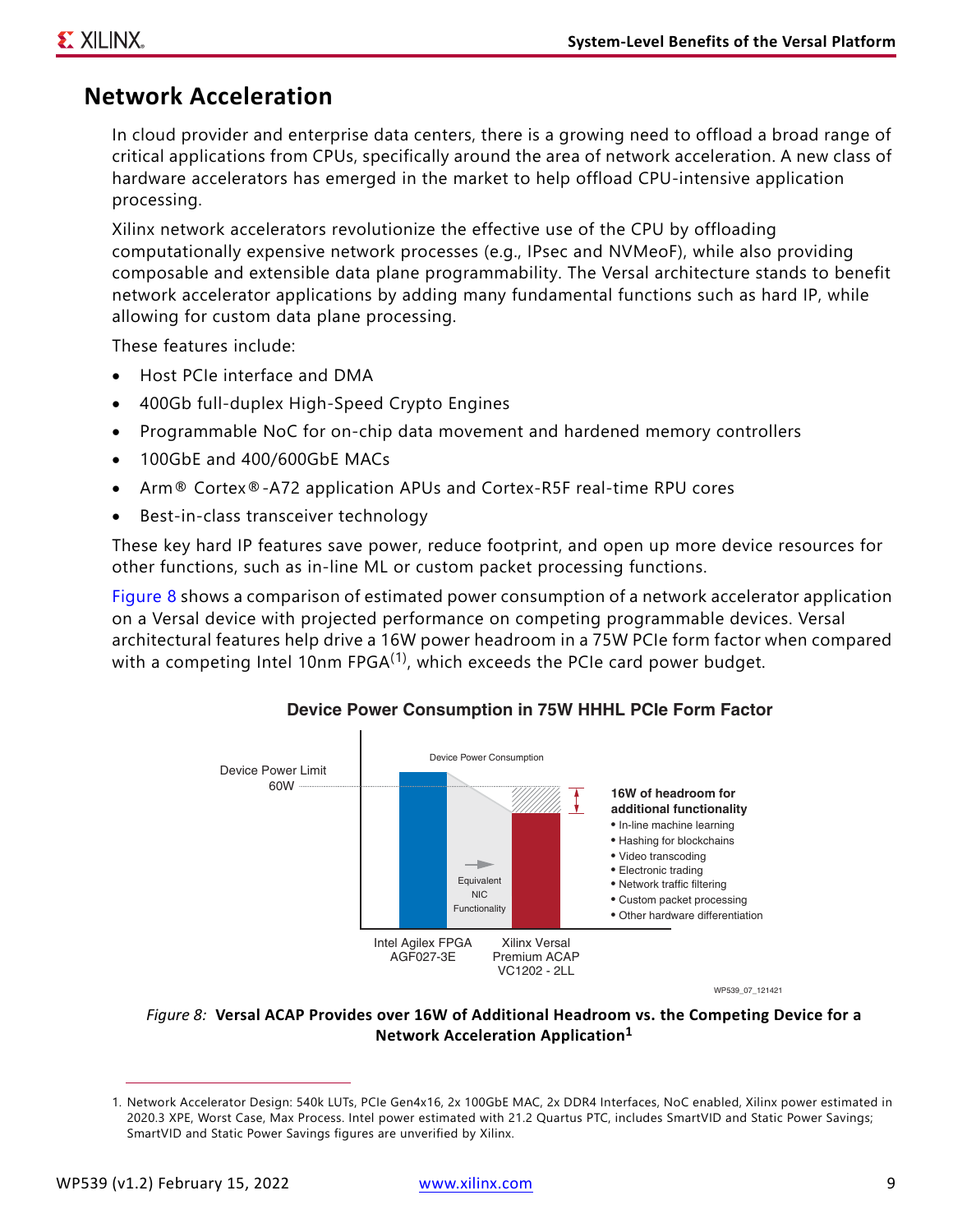### **SmartPHY Solutions for DCI Bridging and Transport**

As data centers move to 400G and eventually 800G, data center interconnect (DCI) equipment will continue to need flexibility. These ever-increasing networking loads require router/switch chips to use the latest SerDes rates (56G going to 112G) to provide full density operation to facilitate DCI bridging and transport functions. Conversely, the client interfaces are varied from 10G all the way up to 112G per lane. Bridging these client interfaces to the networking and transport chips requires adjusting the SerDes rates and changing the FEC as needed. In many transport applications, other functions like multiplexing multiple clients or inverse multiplexing a client over multiple line interfaces is needed. In addition, security functions such as inline encryption/decryption are often needed to prevent frequent cyberattacks on infrastructure equipment.

Xilinx Versal ACAP SmartPHY solutions can connect up to 2.4Tb/s of transport/network interfaces to faceplate optics and integrate up to 1.6Tb/s full-duplex encryption in a single device. This is the highest density per device in the industry by far, enabling differentiated products for OEM system providers.

[Figure 9](#page-9-1) shows a comparison of estimated power consumption on Versal devices of an equivalent DCI bridging design, with projected performance of competing programmable devices.

Versal architectural features (NoC, CPM, and HSC) and the high density of hardened Ethernet interfaces drive 2.2X better performance per watt vs. Intel 10nm FPGA $(1)$ —and at a 70% smaller PCB footprint.

<span id="page-9-1"></span>

2: Versal Premium ACAP features multiple hardened 400G High-Speed Crypto Engines – no programmable logic required

3: Based on Quartus Power & Thermal Calculator 2021.2 including SmartVID and static power savings, Xilinx XPE 2020.3

WP539\_08\_081921

#### *Figure 9:* **Versal ACAP Provides 2.2X Better Performance per Watt vs. the Competing Device for a DCI Bridging Application[1](#page-9-0)**

<span id="page-9-0"></span><sup>1.</sup> DCI Bridging Design: Xilinx power estimated in 2020.3 XPE, Worst Case, Max Process. Intel power estimated using 21.2 Quartus PTC includes SmartVID and Static Power Savings; SmartVID and Static Power Savings figures are unverified by Xilinx.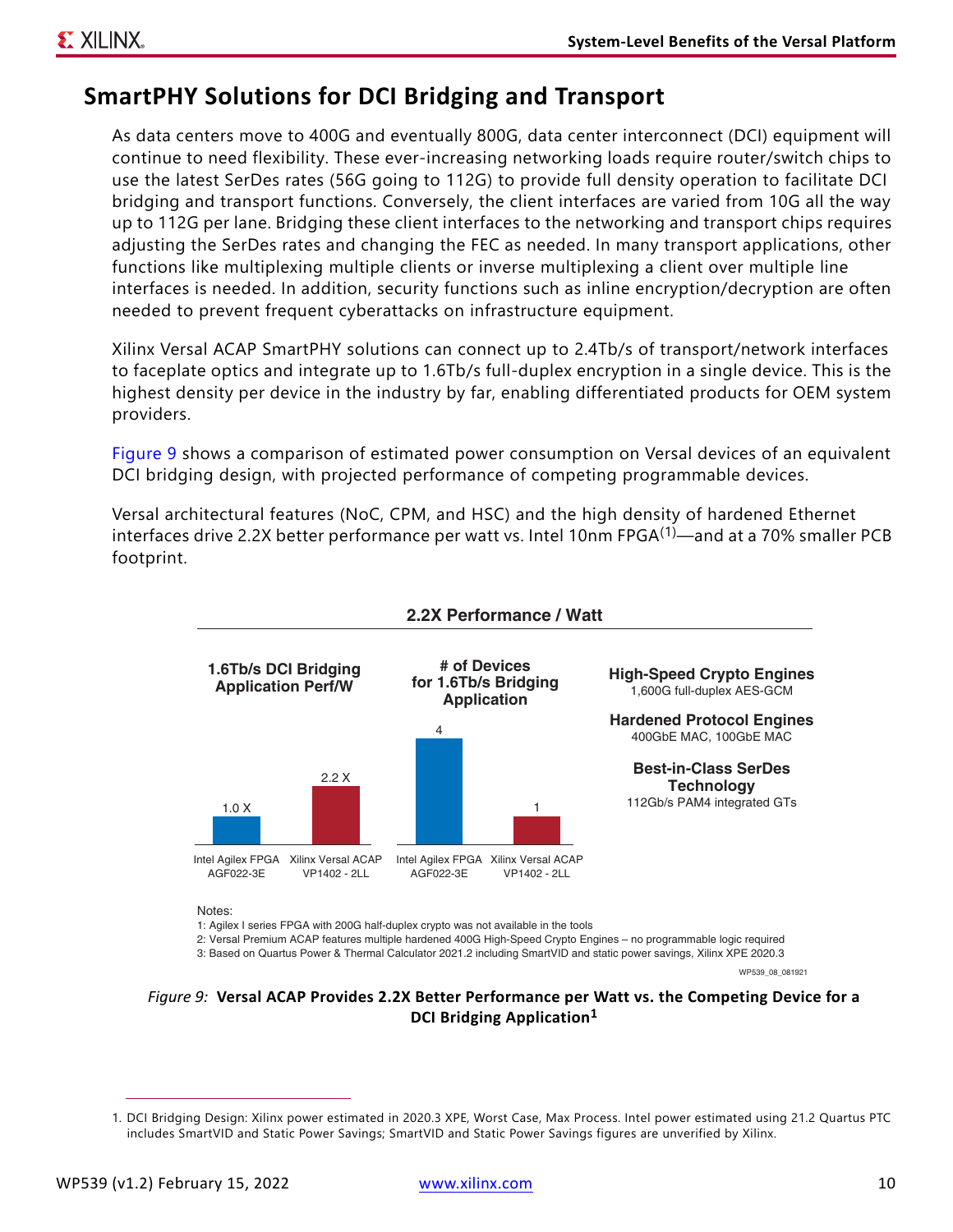### **Storage Acceleration**

Many applications are form-factor limited. Examples of these include inline enterprise storage acceleration applications, which require maximizing the capability of the adaptive hardware within a fixed power envelope. In U.2 form factor storage devices, there is a direct trade-off between the board area consumed by the adaptive hardware and the amount of media that can be included on the board. In addition, newer storage form factors, such as EDSFF E1, require packages that are 33.75mm or less in at least one dimension.

The Versal Prime VM1402 device offers 648 single-ended I/Os in a 35mm x 35mm package, and 324 single-ended I/Os in a 31x31mm package, with expected power consumption at 17W for a typical storage workload. Additionally, for computational storage applications, the Versal AI Edge VE2308 device offers up to 31 INT8 TOPs compute in a 23mm x 23mm package, delivering unprecedented performance per watt while conforming to storage hardware standards.

As shown in [Figure 10](#page-10-0), the closest competing Intel 10nm FPGA is not offered in package dimensions smaller than 42mm, preventing it from fitting into many enterprise DC storage form factors. Versal ACAP integrated hard IP (i.e., CPM DMA, NoC, and AI Engines) enable these devices to scale into smaller form factors and deliver differentiated features.

<span id="page-10-0"></span>

Notes:

1: Storage acceleration functions at 6.9GB/s typically require ~300K LUTs or more

2: Agilex AGF014-2340A FPGA package

3: See Versal ACAP Prime Series Product Selection Guide for full product specifications

4: VM1402 features a CPM4, offering integrated PCIe® Gen4 with hardened DMA, eliminating the need to implement DMA in programmable logic

5: See Versal ACAP AI Edge Series Product Selection Guide for more details

WP539\_09\_082421

#### *Figure 10:* **Enterprise SC Storage Form Factor (EDSFF) Comparison**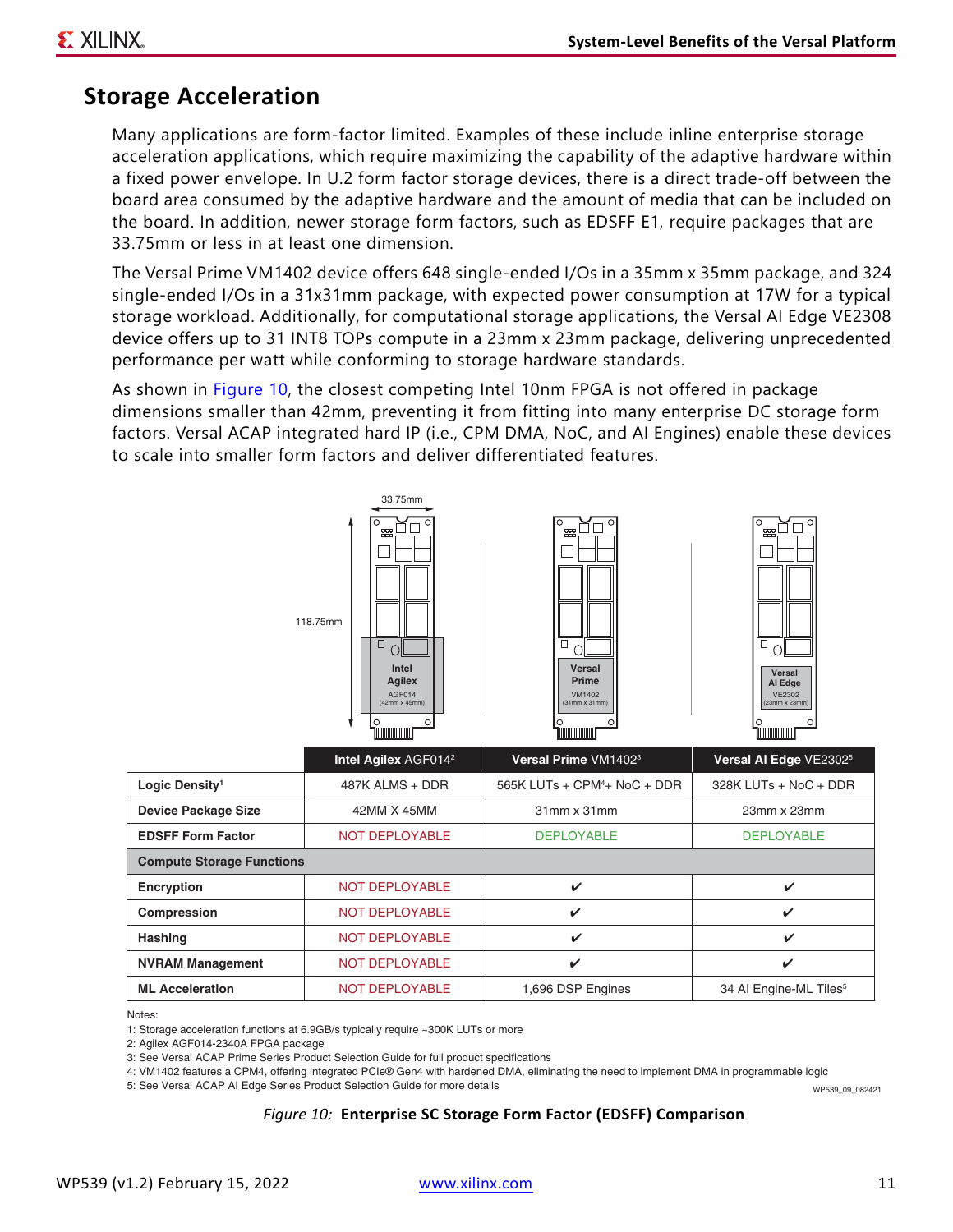## **Conclusion**

Versal ACAP is an entirely new class of product with significantly increased capability and heterogeneous integration. By hardening many foundational IP in the Versal architecture (such as AI Engines, NoC, 100G MRMAC, 600G DCMAC, 400G High-Speed Crypto Engines, and 600G Interlaken), Versal ACAPs have significant performance and performance-per-watt superiority over competing FPGAs by offering much greater system-level performance across a wide range of applications, as shown throughout this white paper.

For additional information, including system-level benchmark comparisons, go to: <www.xilinx.com/versal-performance-elevated>.

To try the benchmarks, go to: <https://www.xilinx.com/member/forms/registration/white-paper-539.html>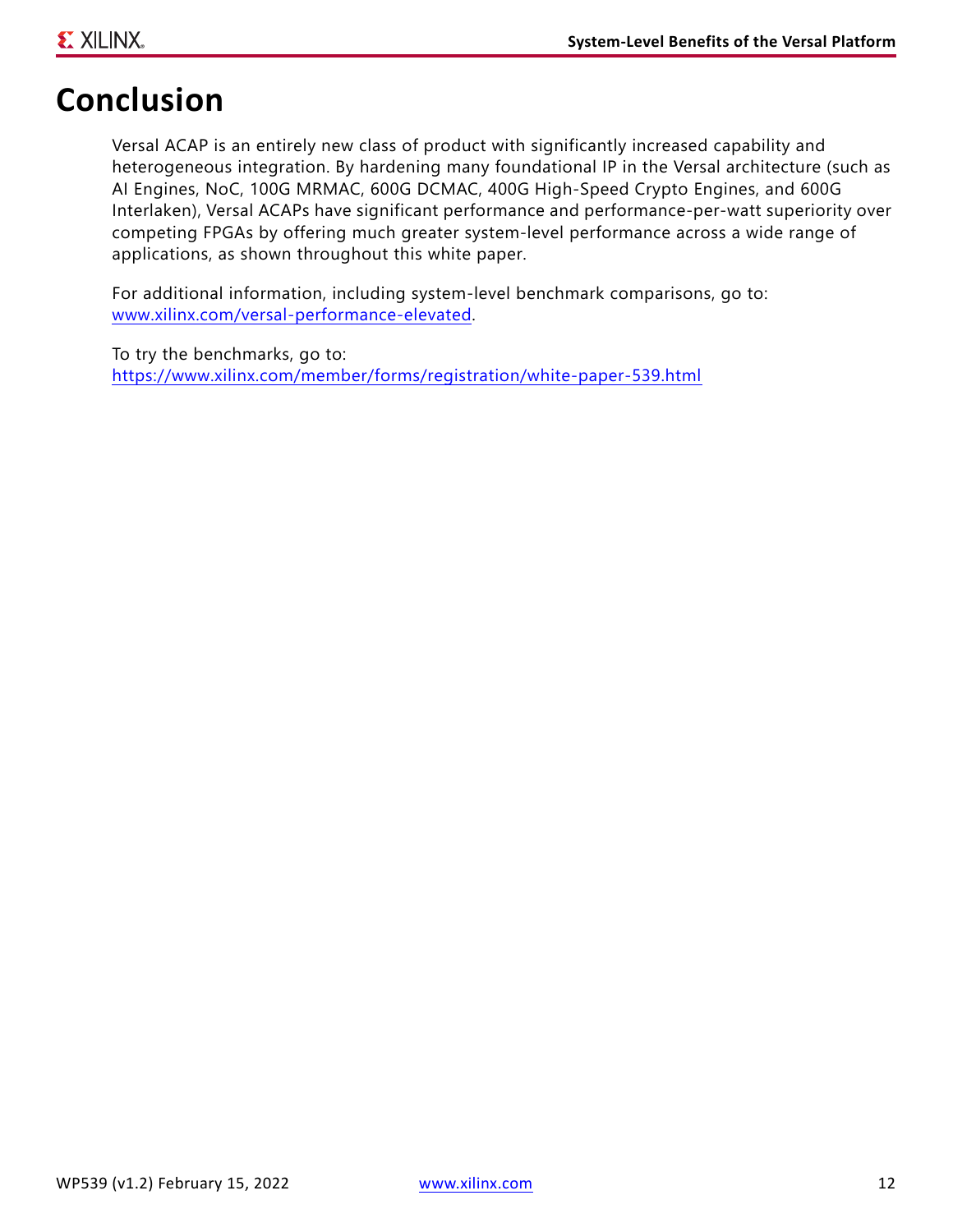## <span id="page-12-6"></span>**References**

- <span id="page-12-0"></span>1. Hennessy, Patterson (2019, February). A New Golden Age for Computer Architecture from [https://cacm.acm.org/magazines/2019/2/234352-a-new-golden-age-for-computer](https://cacm.acm.org/magazines/2019/2/234352-a-new-golden-age-for-computer-architecture/fulltext)architecture/fulltext
- <span id="page-12-1"></span>2. 2021 ACM/IEEE 48th Annual International Symposium on Computer Architecture (ISCA). "Ten Lessons From Three Generations Shaped Google's TPUv4i : Industrial Product": <https://ieeexplore.ieee.org/document/9499913>
- <span id="page-12-2"></span>3. B. Gaide, D. Gaitonde, C. Ravishankar, and T. Bauer, "Xilinx Adaptive Compute Acceleration Platform: Versal Architecture," in proceedings of the 2019 ACM/SIGDA International Symposium on Field Programmable Gate Arrays (FPGA'19). ACM, [https://www.xilinx.com/support/documentation/white\\_papers/ACAP%20Paper.pdf](https://www.xilinx.com/support/documentation/white_papers/ACAP%20Paper.pdf)
- <span id="page-12-3"></span>4. Xilinx White Paper (WP506): *Xilinx AI Engines and Their Applications*, [https://www.xilinx.com/support/documentation/white\\_papers/wp506-ai-engine.pdf](https://www.xilinx.com/support/documentation/white_papers/wp506-ai-engine.pdf)
- <span id="page-12-4"></span>5. Xilinx Application Note (XAPP1352): *Beamforming Implementation on AI Engines*, [https://www.xilinx.com/support/documentation/application\\_notes/xapp1352-beamforming](https://www.xilinx.com/support/documentation/application_notes/xapp1352-beamforming-ai-engine.pdf)ai-engine.pdf
- <span id="page-12-5"></span>6. Xilinx, Inc. (2021). "Xilinx Announces Full Production Shipments of 7nm Versal AI Core and Versal Prime Series Devices": [https://www.xilinx.com/news/press/2021/xilinx-announces-full](https://www.xilinx.com/news/press/2021/xilinx-announces-full-production-shipments-of-7nm-versal-ai-core-and-versal-prime-series-devices.html)[production-shipments-of-7nm-versal-ai-core-and-versal-prime-series-devices.html](https://www.xilinx.com/news/press/2021/xilinx-announces-full-production-shipments-of-7nm-versal-ai-core-and-versal-prime-series-devices.html)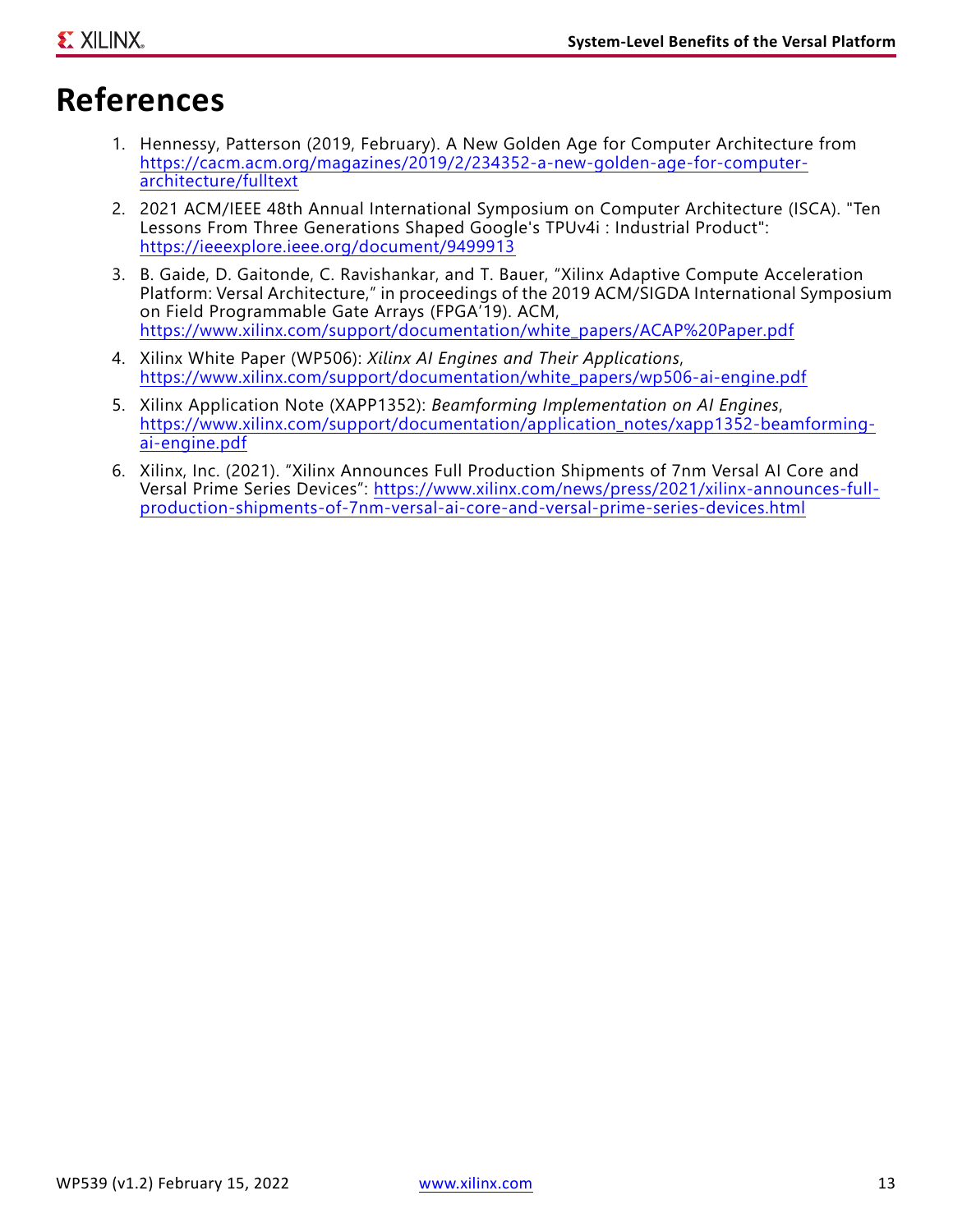## **Acknowledgment**

*The following Xilinx employees have authored or contributed to this white paper: Matthew Ouellette, Director, Silicon Product Planning Mouli Chitta Venkata, Product Planning & Competitive Benchmarking Brian Philofsky, Principal Technical Marketing Engineer - Power/Thermal Harpinder Matharu, Senior Director, Technical Marketing Faisal Dada, Principal Wired Architect Ashwin Thiagarajan, Senior Manager - Technical Marketing Nick Ni, Director of Product Marketing, AI - Vitis - Vivado - Ecosystem Ryan Koehn, Product Line Manager, Mid-Range ACAPs & FPGAs Frederic Rivoallon, Product Manager - Xilinx Software Development Flows and Competitive*